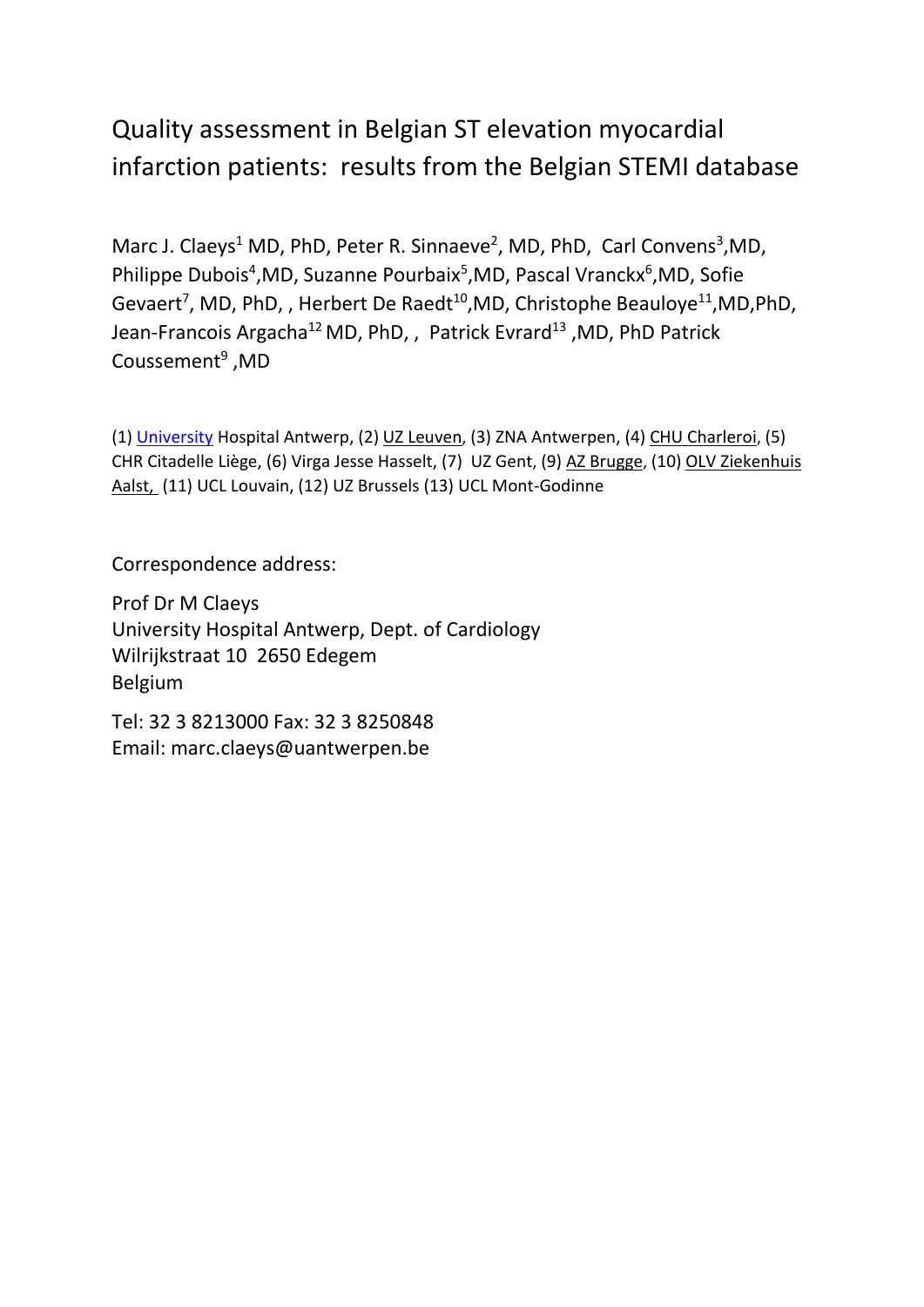### Abstract

The present report describes the quality of care, including in hospital mortality for more than 22.000 STEMI patients admitted in 60 Belgian hospitals for the period 2008-2016. We found a strong increase in the use of primary PCI over time, particularly for patients that were admitted first in a non-PCI capable hospital, reaching a penetration rate of >95%. The transition of thrombolysis to transfer for pPCI in the setting of a STEMI network was, however, associated with an increase of the proportion of patients with prolonged (>120min) diagnosis-to-balloon time (from 16 to 22%), suggesting still suboptimal interhospital transfer. The in-hospital mortality of the total study population was 6.5%. For non-cardiac arrest patients in-hospital mortality decreased from 5.1% to 3.7%, while it increased for cardiac arrest patients from 29 to 37%. The observation that quality indicators (QI's), such as modalities and timing of reperfusion therapy, were associated with lower levels of mortality, underscores the potential of QIs for STEMI to improve care and reduce unwarranted variation and premature death from STEMI.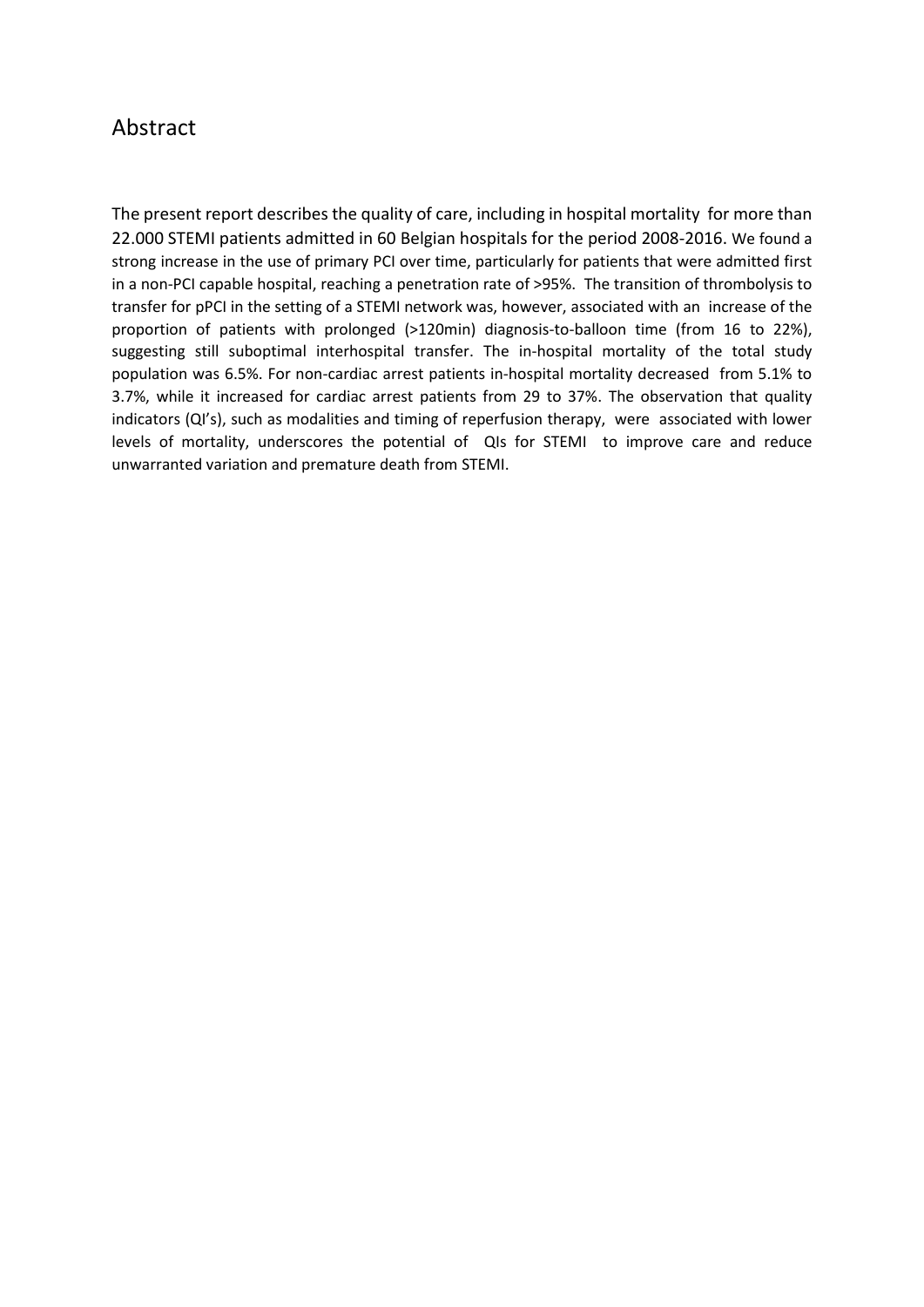# Background

The current guidelines for the management of ST-segment elevation myocardial infarction (STEMI) recommend primary percutaneous coronary intervention (pPCI) as the preferred treatment strategy if it can be conducted in a timely fashion by an experienced catheterisation team. 1, 2However, because of logistical restraints, PCI can only be offered in less than 50% of Belgian hospitals. This has formed the basis of the development of STEMI networks with prearranged rapid transfer protocols between community hospitals and PCI centres.<sup>3,4</sup> To ensure that the benefits of this concepts are implemented in daily practice, the Belgian STEMI registry has been launched in 2007. Within this registry, quality indicators are imbedded which allows to assess quality of care in Belgium. Both process as outcome indicators have been defined within the college of cardiology and the working group of acute cardiology based upon international recommendations.<sup>5</sup>

The present report describes the quality of care, including in hospital mortality for STEMI patients admitted in Belgian hospitals for the period 2008-2016.

### Methods:

The data were collected for consecutive STEMI patients from 60 hospitals between January 2008 until December 2016.

STEMI patients were defined as patients with symptoms suggestive of ACS, with a significant ST-T segment deviation (ST elevation of more than 0.1mV in 2 or more continuous electrocardiogram (ECG) leads, or new left bundle branch block, or ST segment depression 0.1mV or greater in 2 of the precordial leads V1-V4 ) and with elevated biomarkers of myocardial necrosis.

Collection of data was carried out by electronic web-based registry that is governed by an independent software company specialised in electronic data capture solutions (Lambda-plus- website: [http://www.lambdaplus.com\)](http://www.lambdaplus.com/). An external commission audited the data validity of 5% of the patient files, and the database was registered on clinicaltrials.gov (NCT00727623). The database was approved by the Belgian Data Protection Agency. Informed consent was obtained from all patients or their legal representatives.

A number of baseline characteristics for each patient was included which allowed to stratify the patients according to a previous validated TIMI risk score: age, gender, collapse with cardiopulmonary resuscitation (CPR), history of coronary artery disease (CAD) or peripheral artery disease (PAD), location of infarction, total ischemic time. age, hemodynamic status on admission, history of atherovascular disease, history of hypertension or diabetes. Since 2015 also data on smoking habits and renal function are gathered. Following quality parameters were registered and are based upon the European QI's for STEMI:

a)Types of reperfusion strategy: thrombolysis (TL), percutaneous coronary intervention (PCI) or no reperfusion.

b)Time delays between diagnosis and treatment, subdivided into diagnosis-to-balloon time (time between first ECG with STEMI diagnosis and the balloon inflation) and the door-to-balloon (time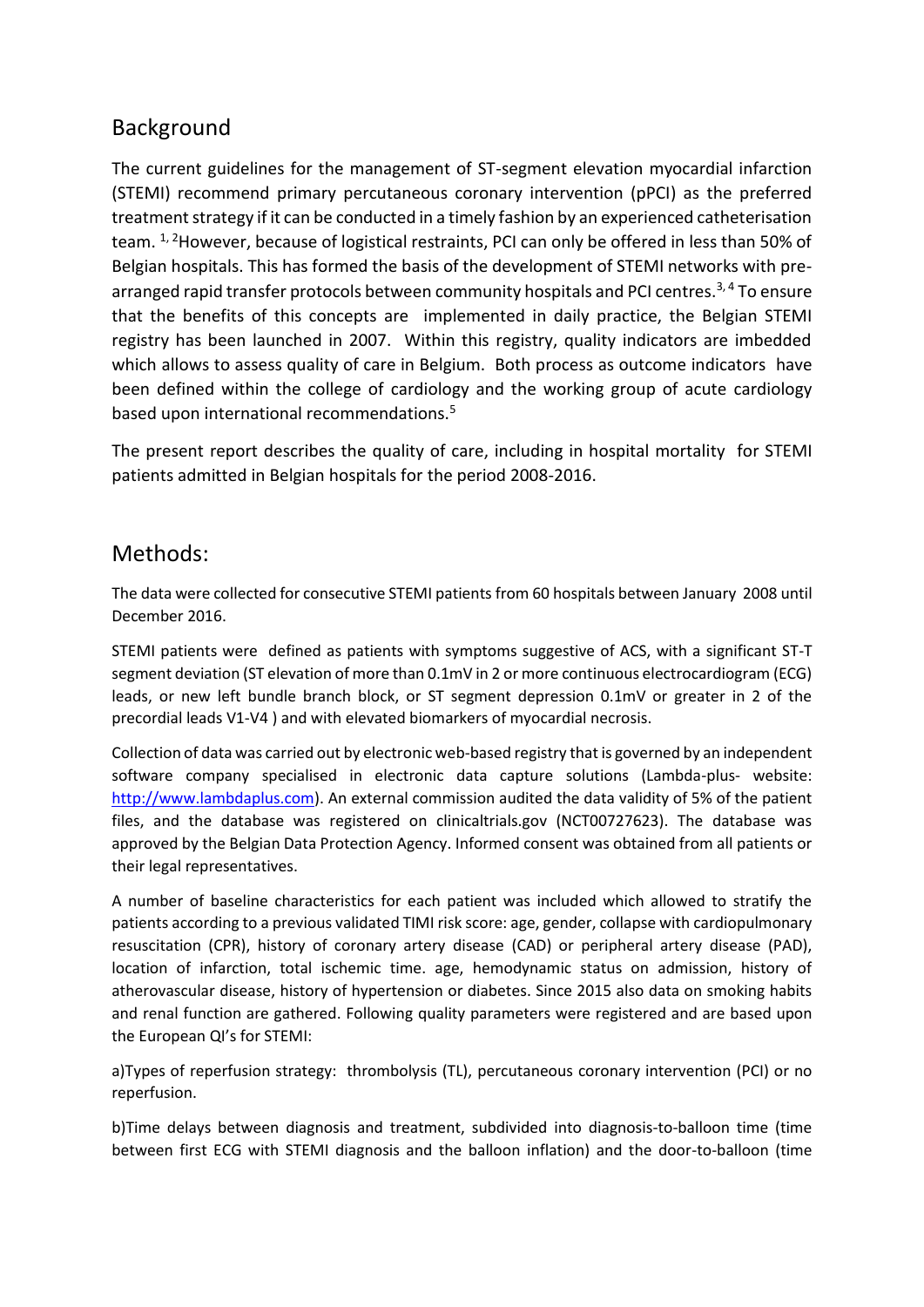between arrival in the PCI centre and the balloon inflation). The exact time delays were recorded from 2010.

c) medication at discharge (statin, P2Y12 inhibitors, ACE/AT inhibitors, beta-blockers) was recorded from 2015.

d) in-hospital death from all causes as late as 30 days after admission. Vital status was assessed in the final hospital before home discharge

#### Statistical Analysis

Continuous variables are presented as the mean values with corresponding standard deviation (SD). Comparisons between groups were made with an unpaired t-test. The differences between proportions were assessed by chi-squared analysis. Independent determinants of in-hospital death were determined by means of multiple logistic regression analysis and reported as odds ratios (ORs) and 95% confidence intervals (CIs). Following factors were included in this analysis: age, gender, weight, history of CAD or PAD, arterial hypertension, diabetes mellitus, Killip class, blood pressure and heart rate on admission, infarct location, cardiac arrest with resuscitation, total ischemic time. For all analyses, a value of p<0.05 was considered statistically significant.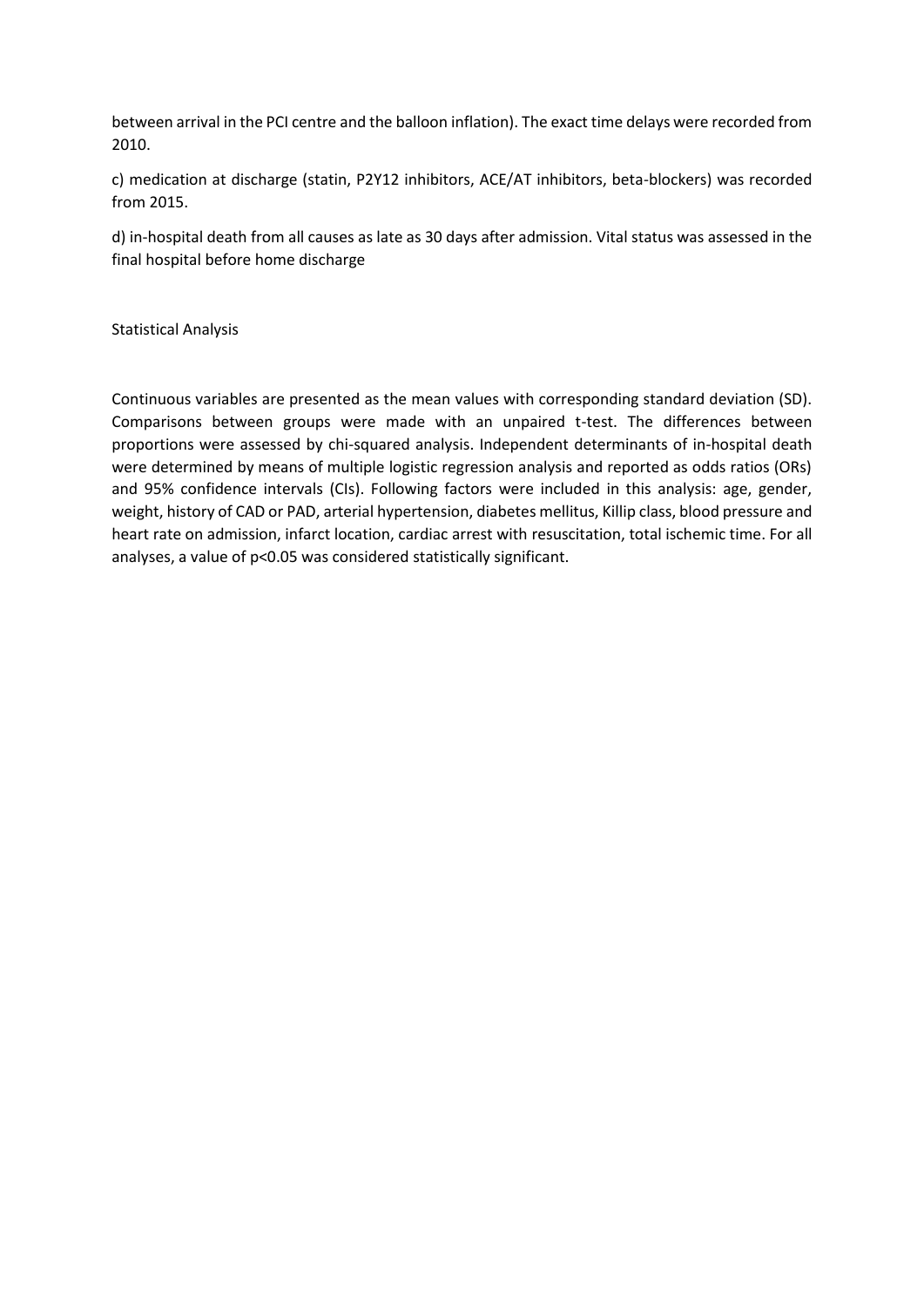# Results

#### **Study population**:

The total study population consisted of 22149 patients with an annual enrolment between 2400 and 2700 pts. The regional distribution of the enrolment is depicted in figure 1. Of the total population, 9463 patients (43%) were admitted to a community hospital and 12686 (57%) to a PCI-capable hospital. Two third of the patients are admitted in the hospital by means of the Emergency medical services (EMS) and 60% were treated within 4 hours of onset of pain. Cardiac arrest was present in almost 10% of the STEMI patients.

#### **Process indicators**

Changes in reperfusion therapy over time are depicted in figure 2A-B. There was a profound shift towards more primary PCI from overall 81% to 94%. This trend was particularly observed in the community hospitals. Transfer rate for primary PCI in community hospitals increased from 64% to 95% at the cost of less thrombolysis and less conservative treatment (p<0.0001). Also in PCI capable hospitals there was a further increase of primary PCI from 92% to > 95% (p<0.001).

The average  $diagnostic$ -balloon time was 98 min  $\pm$  143 with a median of 70 min. DTB>120min was present in 14% of the patients that were admitted directly in a PCI centre and in 27% of the patients that were initially admitted in a non-PCI centre. Patient who were admitted with EMS were less likely to have prolonged DTB times (19% vs 28%). Over time the proportion of patients with prolonged DTB (>120min) increased slightly with lowest value of 16% in 2010 and the highest value of 22% in 2015 (see figure 3)

The average door-to-balloon time was 76  $\pm$  137 min with a median of 47min. Prolonged door-toballoon time (>60min) was present in 36%. Patients with prolonged diagnosis to balloon time have also longer door-to-balloon times ( 137 min in patients with DTB>120min vs 56 min in patients with DTB<120min , p<0.001)

Discharge medication were prescribed according to European guidelines. P2Y12 inhibition was prescribed in 96% of the patients of which 12% received clopidogrel, 30% prasugrel and 58% ticagrelor. Statin were prescribed in 94% of the STEMI patients. Beta-blocker and ACE inhibition were prescribed 87% and 78%, respectively

#### **Outcome indicator**

The in-hospital mortality of the total study population was 6.5%. In hospital mortality in the patients without cardiac arrest was 3.6% whereas the mortality of cardiac arrest patients was 30%. Despite improvements in baseline risk profile and higher use of pPCI since 2010, there was no decrease in the in hospital mortality for the total population which ranged between 5.8 and 7.7% (see fig 3). However, for non-cardiac arrest patients in-hospital mortality decreased steadily from 5.1% to 3.7%, while it increased for cardiac arrest patients from 29 to 37%.

Logistic regression analysis identified cardiac arrest (OR: 10), Killip class>1 (OR:6), high age (OR: 1.07), prolonged(>12h) ischemia (OR: 1.9), no reperfusion therapy (OR:1.7), presence of peripheral artery disease (OR:1.7) and diabetes (OR: 1.4) as the independent predictors of in hospital mortality.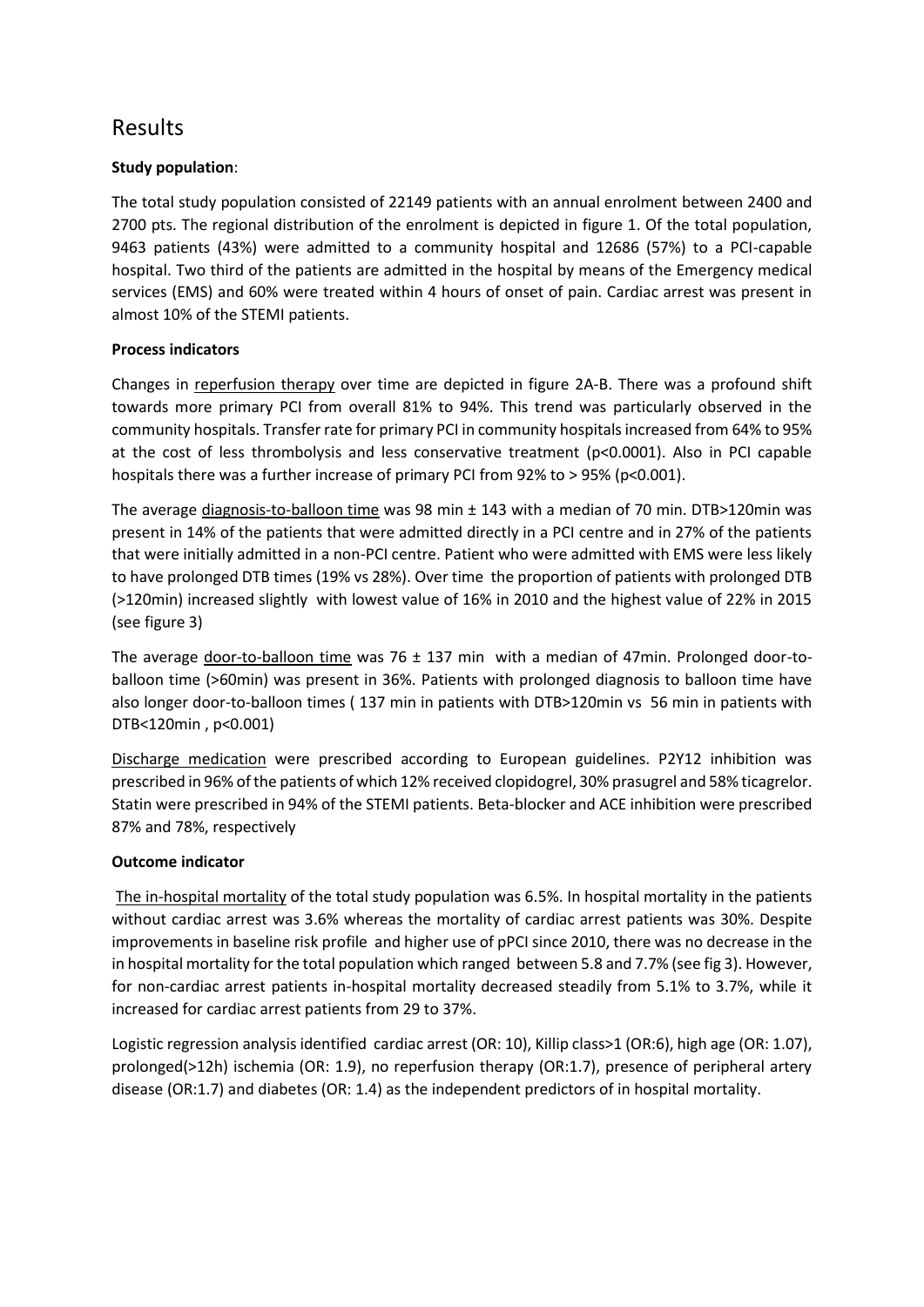### **DISCUSSION**

Using a nationwide clinical database, comprising an analytical cohort of more than 20 000 STEMI patients admitted in 60 Belgian hospitals, the present report describes the evolution of predefined quality indicators for STEMI management in the period between 2008–1206. We found a strong increase in the use of primary PCI over time, particularly for patients that were admitted first in a non-PCI capable hospital, reaching a penetration rate of >95% which is in line with European recommendations. The transition of thrombolysis to transfer for pPCI in the setting of a STEMI network was, however, associated with an increase of the proportion of patients with prolonged diagnosis-to-balloon time, particularly in the early phase of the transition (2012-2015). On average 27% of the patients that were admitted firstly in a non-PCI centre had a prolonged diagnosis-toballoon time (>120min) which is better than US experience (49%) but worse than the UK experience (8%).6, 7 Longer diagnosis-to-balloon times in patients who were initially admitted in non-PCI centres suggest that the organisation for interhospital transport is suboptimal. Indeed, there are still hospitals without PCI facilities that rely on the PCI hospital's MUG/SAMU facilities to pick up the patients, obviously tremendously adding to the delays. The most optimal transfer policy is the direct transfer of STEMI patients (from home or from community hospital) to the nearest PCI capable hospital. On the other hand, prolonged diagnosis-to-balloon times were also associated with prolonged door-toballoon times, suggesting that the internal organisation within the PCI centre is suboptimal. Early notification of the catheterisation laboratory team, preferentially by EMS and direct transfer to the cath lab, bypassing the emergency room are a prerequisite to obtain target door-to-balloon times.<sup>8</sup>

With regard to secondary prevention treatment, the recorded quality indicators (discharge medication) scored high with values above 90% for the IA recommended pharmacologic treatments (cf statine, P2Y12).

The increased use of primary PCI, together with the improvement of baseline risk profile might explain a steady but modest decrease of in hospital mortality at least in non-cardiac arrest patients which in line with other European registries<sup>9, 10</sup>. It is however conceivable that the observed prolongation in time delays for primary PCI might have attenuated the mortality benefit expected from increased pPCI use in our registry.

For cardiac arrest patients, which constitutes 10% of the study population, we observed a slight increase in mortality which might be related to a more aggressive treatment/inclusion over time of severely unstable cardiac arrest patients with catastrophic prognosis. The relatively high number of cardiac arrest patients (=10%) in our study population has caused mortality rates that are slightly higher than contemporary European registries that enrolled mostly <5% of cardiac arrest patients.

The identification of independent predictors of mortality revealed that both patient characteristics such cardiac arrest, hemodynamic instability, peripheral artery disease as factors related to quality of management such as modalities and timing of reperfusion therapy determine the outcome.

The observation that high levels of performance are associated with low levels of mortality, underscores that the QIs for AMI are applicable and valid and have the potential to improve care and reduce unwarranted variation and premature death from AMI.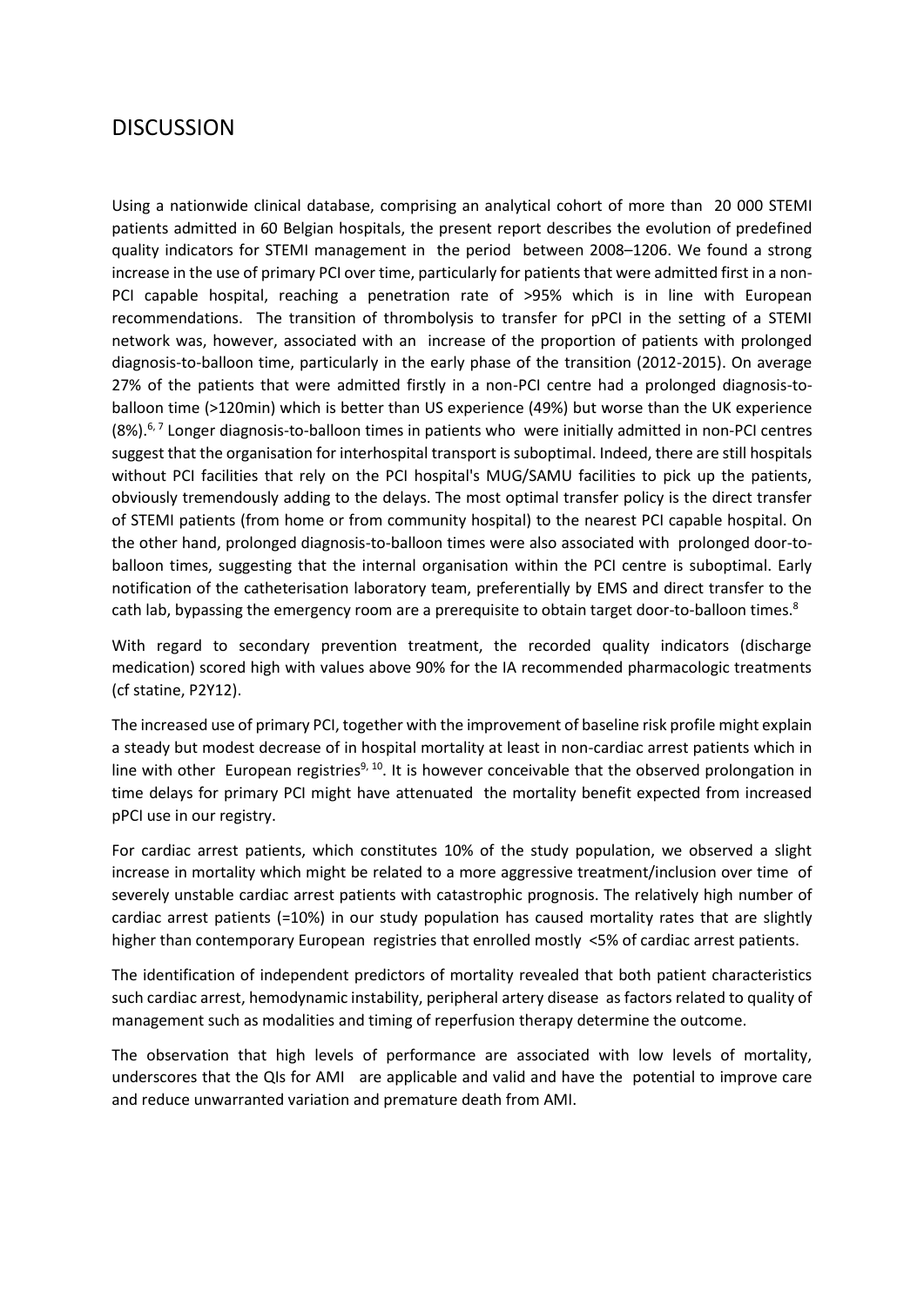#### REFERENCES

1. Steg PG, James SK, Atar D, Badano LP, Blomstrom-Lundqvist C, Borger MA, Di Mario C, Dickstein K, Ducrocq G, Fernandez-Aviles F, Gershlick AH, Giannuzzi P, Halvorsen S, Huber K, Juni P, Kastrati A, Knuuti J, Lenzen MJ, Mahaffey KW, Valgimigli M, van 't Hof A, Widimsky P and Zahger D. ESC Guidelines for the management of acute myocardial infarction in patients presenting with STsegment elevation. *Eur Heart J*. 2012;33:2569-619.

2. Claeys MJ, Legrand V, Mairesse GH, Pasquet A, De Pauw M and Van Camp G. Summary 2014 ESC guidelines. *Acta Cardiol*. 2015;70:73-9.

3. Claeys MJ, Sinnaeve PR, Convens C, Dubois P, Boland J, Vranckx P, Gevaert S, de Meester A, Coussement P, De Raedt H, Beauloye C, Renard M, Vrints C and Evrard P. STEMI mortality in community hospitals versus PCI-capable hospitals: results from a nationwide STEMI network programme. *Eur Heart J Acute Cardiovasc Care*. 2012;1:40-7.

4. Claeys MJ, Gevaert S, De Meester A, Evrard P, Legrand V, Vrints C, Berkenboom G, Desmet W, Van Langenhove G, Vranckx P, De Raedt H, Van de Werf F and Van den Branden F. Implementation of reperfusion therapy in ST-segment elevation myocardial infarction. A policy statement from the Belgian Society of Cardiology (BSC), the Belgian Interdisciplinary Working Group on Acute Cardiology (BIWAC) and the Belgian Working Group on Interventional Cardiology (BWGIC). *Acta Cardiol*. 2009;64:541-5.

5. Schiele F, Gale CP, Bonnefoy E, Capuano F, Claeys MJ, Danchin N, Fox KA, Huber K, Iakobishvili Z, Lettino M, Quinn T, Rubini Gimenez M, Botker HE, Swahn E, Timmis A, Tubaro M, Vrints C, Walker D, Zahger D, Zeymer U and Bueno H. Quality indicators for acute myocardial infarction: A position paper of the Acute Cardiovascular Care Association. *Eur Heart J Acute Cardiovasc Care*. 2017;6:34-59.

6. Vora AN, Holmes DN, Rokos I, Roe MT, Granger CB, French WJ, Antman E, Henry TD, Thomas L, Bates ER and Wang TY. Fibrinolysis use among patients requiring interhospital transfer for STsegment elevation myocardial infarction care: a report from the US National Cardiovascular Data Registry. *JAMA Intern Med*. 2015;175:207-15.

7. Bebb O, Hall M, Fox KAA, Dondo TB, Timmis A, Bueno H, Schiele F and Gale CP. Performance of hospitals according to the ESC ACCA quality indicators and 30-day mortality for acute myocardial infarction: national cohort study using the United Kingdom Myocardial Ischaemia National Audit Project (MINAP) register. *Eur Heart J*. 2017;38:974-982.

8. Brown JP, Mahmud E, Dunford JV and Ben-Yehuda O. Effect of prehospital 12-lead electrocardiogram on activation of the cardiac catheterization laboratory and door-to-balloon time in ST-segment elevation acute myocardial infarction. *Am J Cardiol*. 2008;101:158-61.

9. Danchin N, Lettino M, Zeymer U, Widimsky P, Bardaji A, Barrabes JA, Cequier A, Claeys MJ, De Luca L, Dorler J, Erlinge D, Erne P, Goldstein P, Koul SM, Lemesle G, Luscher TF, Matter CM, Montalescot G, Radovanovic D, Lopez Sendon J, Tousek P, Weidinger F, Weston CF, Zaman A, Andell P, Li J and Jukema JW. Use, patient selection and outcomes of P2Y12 receptor inhibitor treatment in patients with STEMI based on contemporary European registries. *Eur Heart J Cardiovasc Pharmacother*. 2016;2:152-67.

10. Danchin N, Puymirat E, Steg PG, Goldstein P, Schiele F, Belle L, Cottin Y, Fajadet J, Khalife K, Coste P, Ferrieres J and Simon T. Five-year survival in patients with ST-segment-elevation myocardial infarction according to modalities of reperfusion therapy: the French Registry on Acute ST-Elevation and Non-ST-Elevation Myocardial Infarction (FAST-MI) 2005 Cohort. *Circulation*. 2014;129:1629-36.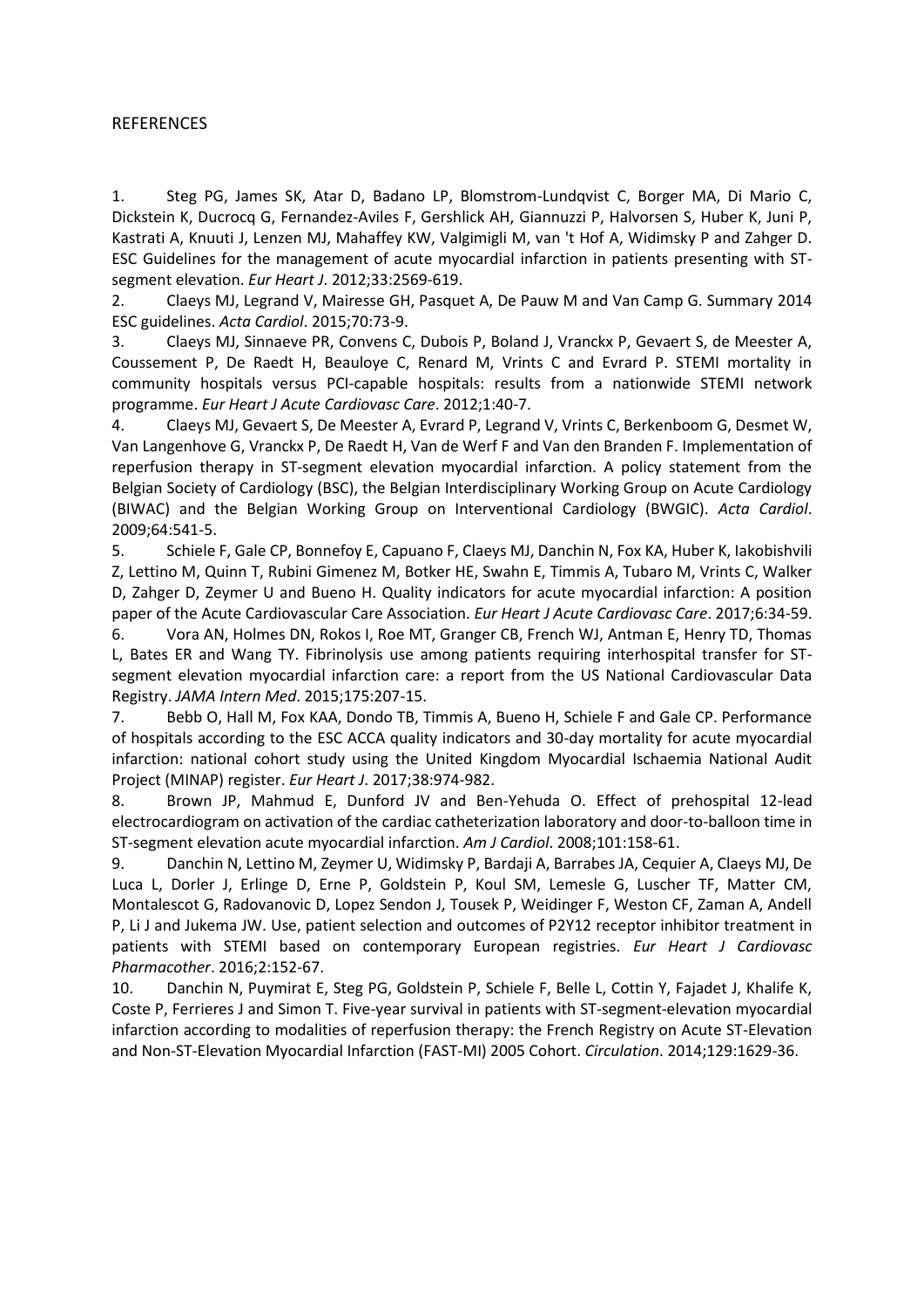

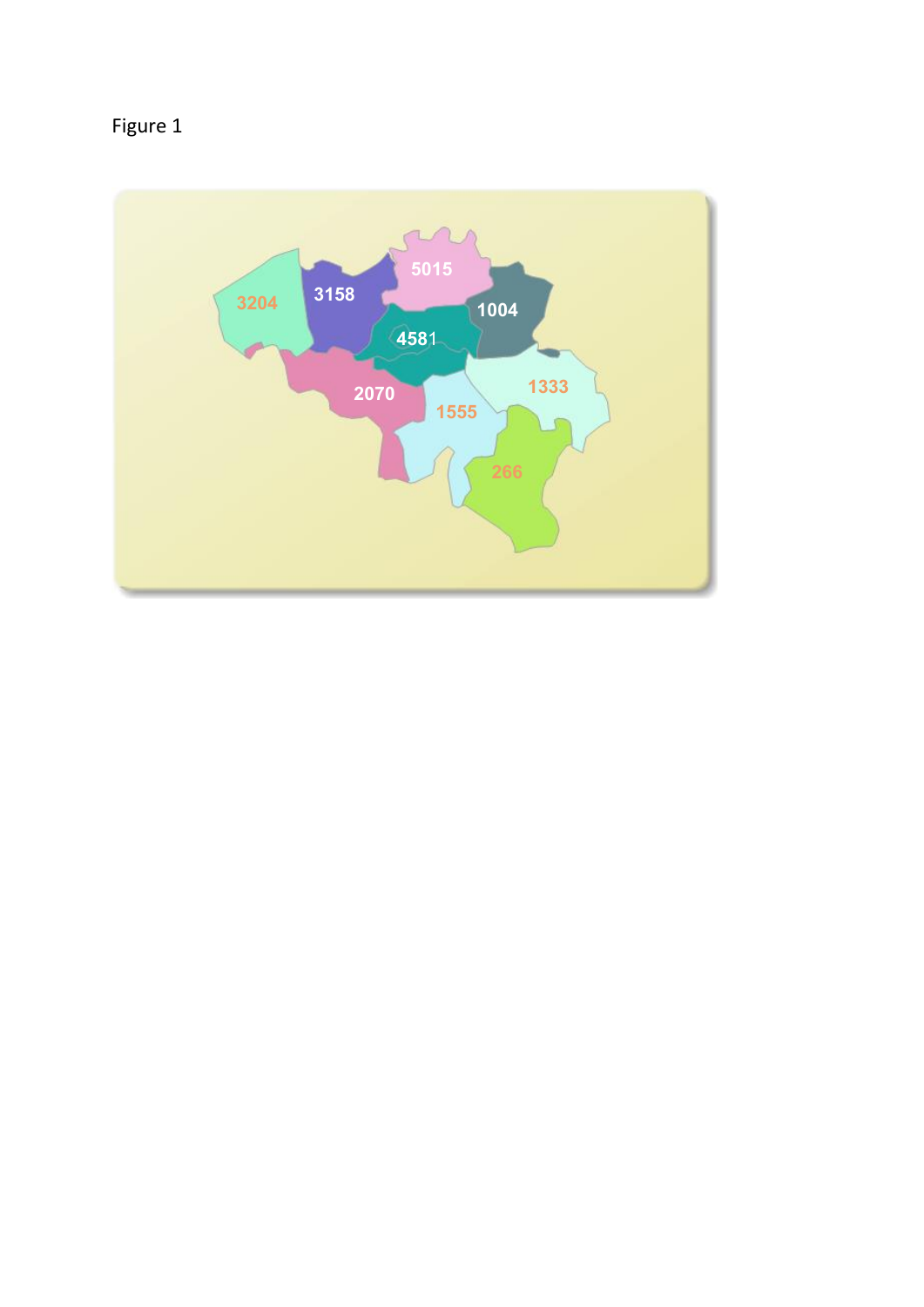



Fig 2B: Reperfusion therapy in community hospitals



Values are represented as percentages.

Abbreviations: PCI , percutaneous coronary intervention; TT, thrombolysis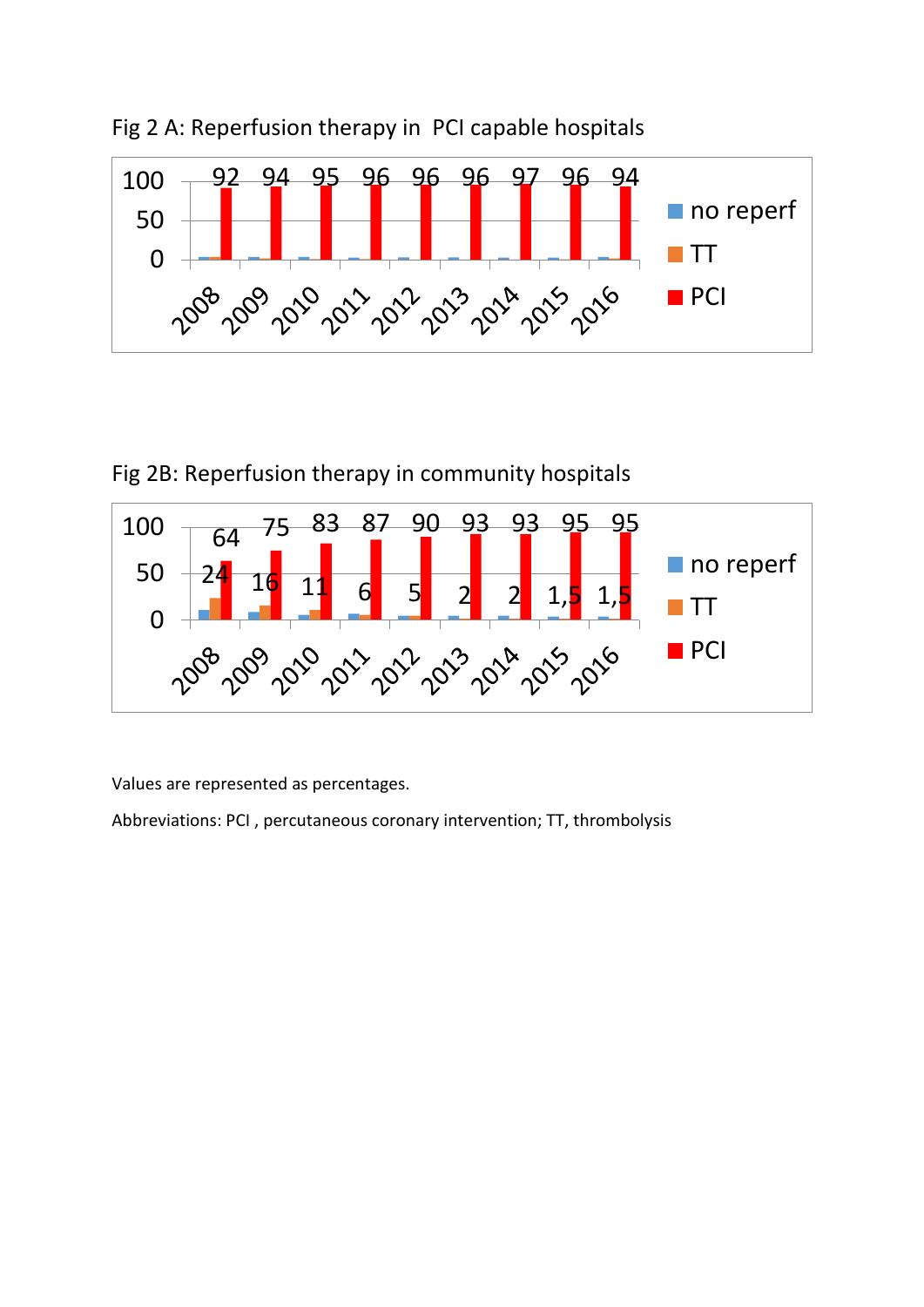



Values are represented as percentages.

Abbreviations: DTB, diagnosis to balloon time